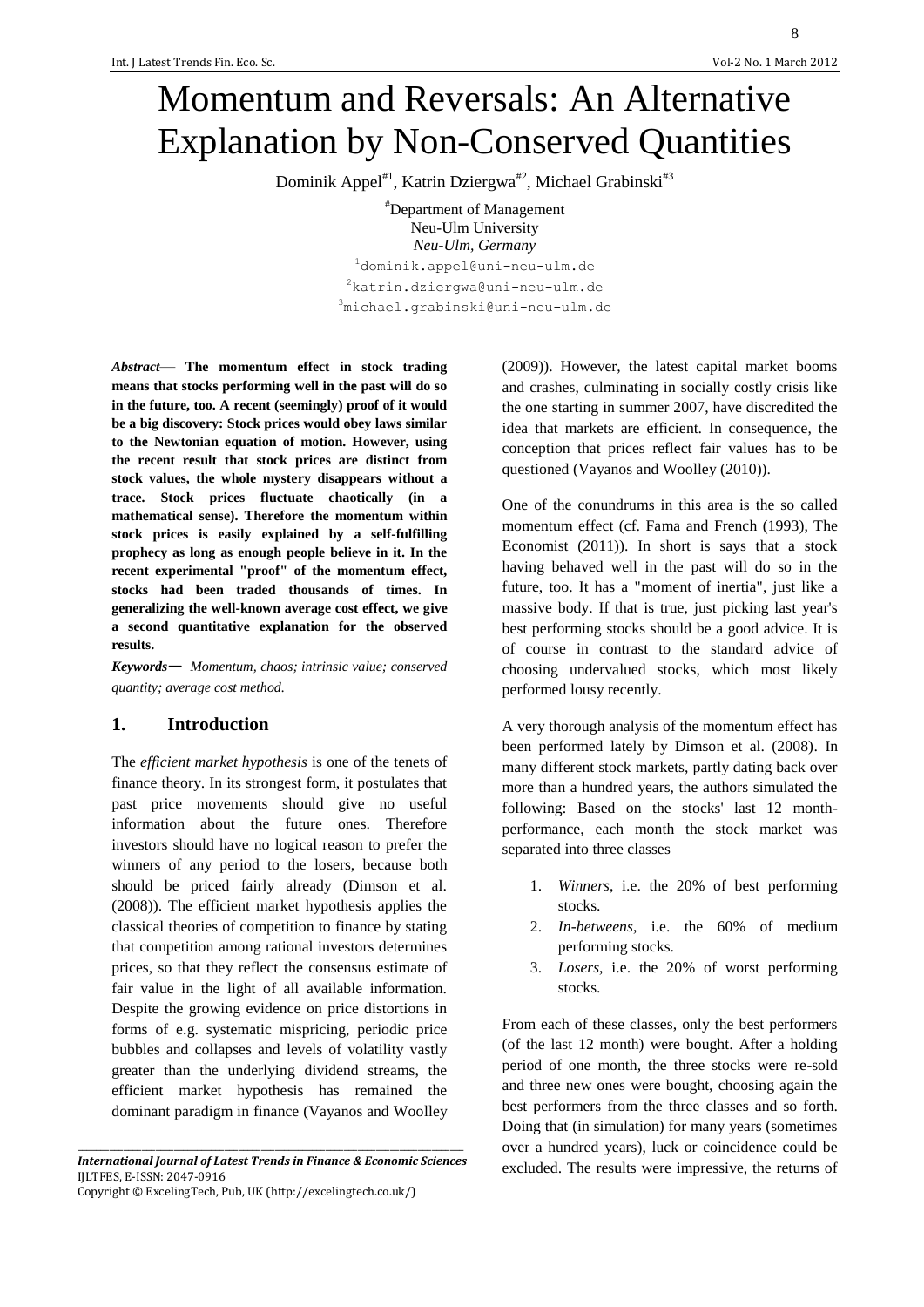the three classes in almost all cases showed the same pattern: Excellent performance of the winners, mediocre performance of the in-betweens and lousy performance of the rest.

Nonetheless, Dimson et al. (2008) did not discover a recipe for becoming rich. In reality, prices will adjust due to the buying and selling of many people. But, at first glance, the outcome is puzzling from some other point of view: It seems to prove that there is something like a "*moment of inertia*" in value. One may even find the optimum observation period. Say observing for 10 months only and buying and selling every 25 days. From this, one may get something like a fictive mass. And one may create something like a Newtonian equation of value, similar to the real Newtonian equation for the position of a mass point.

The whole thing turns into the conundrum mentioned above, if one realizes that a stock is a piece of a company. A real company consists of a very complicated network of buying, producing and selling. In the end, it (hopefully) delivers worth, i.e. *added value*. Management science tries to map this complicated arrangements into even more complicated equations. The success however is pretty limited due to complexity. And all this can be condensed in the above mentioned Newtonian-like equation? Indeed that looks like standing in the eve of discovering something as fundamental as quantum mechanics. This justifies people's enthusiasm when seeing hints for a momentum effect.

In actuality, there is a fundamentally wrong assumption in the line of argumentation above. It is supposed that the stock price has a good correlation (at least in the long run) with the performance of the underlying company. In a recent paper, Appel and Grabinski (2011) however showed clearly that there is no such correlation: There is *intrinsic value*, which is a conserved quantity. It is essentially given by the cash the company will generate in the future. In contrast, there is *market value*. It is not conserved and it may *fluctuate chaotically* in the mathematical sense. (A more detailed summary of the author's findings is given in chapter 2. It explains the relatively new tenet of conserved and non-conserved quantities in management sciences). All of momentum's mystery vanishes without a trace, if (future) investment decisions are based on nonconserved (historic) market prices, given that the latter can fluctuate chaotically under certain circumstances. It becomes obvious that the momentum effect is easily explained as a big selffulfilling prophecy. For centuries people bet on the Having taken away the mystery of momentum effects, there is even another (statistical) explanation of the experiment of buying and selling stocks based on their last performance: Each time a stock is bought, it is not bought in a fixed number. Rather a fixed amount of money buys as many stocks as possible. At each transaction, the investor gains due to the average cost effect. This extra gain is proportional to the square of the fluctuation in price. The fluctuations of good performing (interesting) stocks tend to be much higher than the fluctuations of low performing (boring) ones. At least partly the results of Dimson et al. (2008) are explained by this special version of the well-known average cost method. Of course it delivers real extra money, which however is (usually) consumed by trading fees. (The average cost effect is covered in more detail in chapter 4).

# **2. Conserved values versus chaotically fluctuating market prices**

The essence of Gutenberg's systemic approach (1998) is that a business situation can be described by a function of certain variables. The systemic approach was borrowed from the natural sciences. It has three ingredients:

- 1. The *existence of a function is hypothesized*, which potentially reflects the outcome of a system (= business).
- 2. *Proper variables* are to be identified.
- 3. Given the fulfillment of these two steps, one may try to *find the function and discuss its behavior*. This third step is the main subject of management science. Arguably it is its very definition.

While the first step can just be assumed, the second one - *finding proper variables* - requires further investigation: In management sciences, up to our knowledge, Appel and Grabinski (2011) initially addressed this issue. They showed *conserved quantities* being the only proper variables for describing the system performance, no matter whether or not the system's characteristic is natural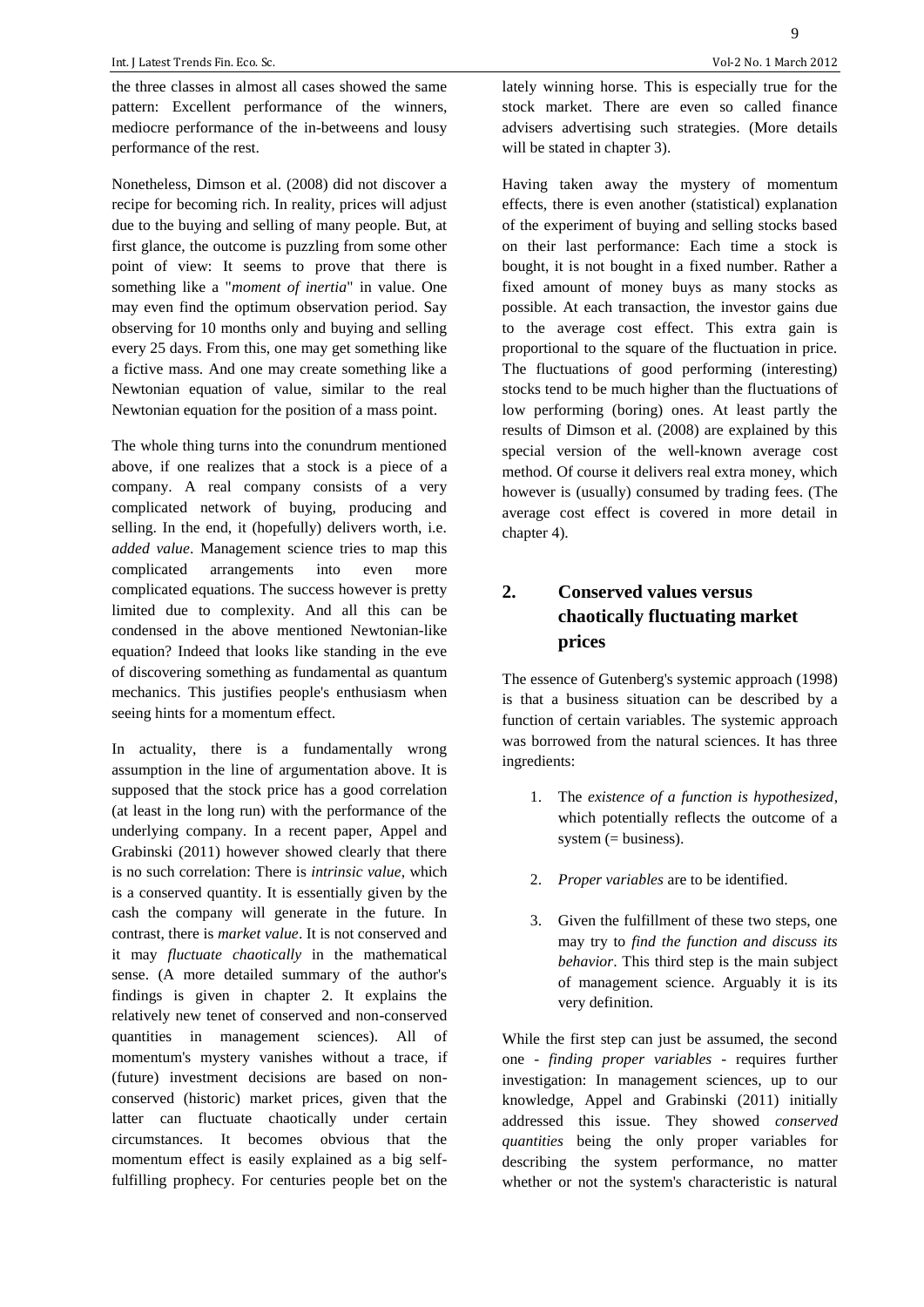10

scientific or managerial. Though, from a pure mathematical point of view, the behavior *of nonconserved quantities* is completely deterministic, they may change unpredictably. This effect is called "chaos" (cf. Schuster (1984)). It is the reason why non-conserved quantities are improper for describing anything (cf. Grabinski (2007)). Non-conserved quantities namely tend to step-ups, i.e. marginal changes at the outset are amplified throughout the system and thereby may lead to drastic deviations towards the expected outcome (cf. "*butterfly wing effect*").

Researching chaos in management or economics is relatively new (cf. Ferreira et al. (2010), Filipe et al. (2010) and Grabinski (2007, 2008)). Yet the market or exchange value has been proven to reflect the archetype of a non-conserved economic quantity (cf. Grabinski (2007), Appel and Grabinski (2011)). Therefore building a business on observing and predicting (trends of) non-conserved market values is as ludicrous as accepting the calculation of next week's lottery numbers as a business (cf. Grabinski (2007 and 2008)).

| - Value                                           |
|---------------------------------------------------|
| - Value, economic                                 |
| - Value, economic, intrinsic                      |
| - Value, economic, intrinsic, conserved           |
| - Value, economic, intrinsic, conserved, expected |
|                                                   |

Figure 1: Progressive refinement of intrinsic value (Appel and Grabinski (2011))

The definition of (intrinsic) value must not be confused with a philosophic sense, where the intrinsic value of something is said to be the value that it has "in itself", or "for its own sake", or "as such", or "in its own right", and extrinsic value is value being not intrinsic (cf. Zimmermann (2007)). Rather it should be understood in an economic sense as "*value-inuse*", which is the conserved net cash flow generable in course of the acquisition and application of an asset, adjusted for the expected risk, uncertainty, inflation, currency exchange rates (if applicable) and the asset's obsolescence during its period of use (Appel and Grabinski (2011)).

Any variable - e.g. the net cash flow - can be declared "*conserved*" based on two prerequisites adopted from the sciences (cf. "law of conversation of energy"):

1. There is a *cause for any change of the variable under consideration*. (Therefore capable business analysts have to understand the drivers of the requirement for an asset's utilities as well as their magnitudes).

2. There is a *simultaneous reaction in another conserved quantity*. (In business and economics, investments and market changes are to be considered in detail).

Proper variables have been found indeed if both requirements are fulfilled. Being conserved, they will not change without notice; macroenvironmental catalysts affecting the requirement like political, economic, socio-logical, technological, legal, or environmental conditions have to change before (cf. Appel and Grabinski (2011), Hax and Majluf (1984)). Hence, by applying conserved quantities, the description of a system's (= business') future state can be accomplished in line with Guttenberg's approach (1998).

The discrimination of conserved and non-conserved quantities was tested by analyzing the cash generation of several listed companies to calculate their historic intrinsic firm value. It was compared with their historic share price development. The share of the SAP AG (worldwide number 4 software company) showed a typical pattern. It is a good example, because: SAP has the advantage of being big enough to attract speculators. Changes in value are not distorted by big machines or other nonoperational reasons. In actuality, SAP's value is essentially given by its future cash flow determined by "real" customer requirements for the software's utilities. This is because in reality, nearly nobody buys a SAP system in course of speculation. That is the reason why SAP's intrinsic value - as defined and calculated by Appel and Grabinski (2011) - did not change very much, though the rest of the world lived through much turbulence.

During the period under consideration, SAP's (intrinsic) firm value never showed such extreme turning points as the market capitalization. In between, the share prices often followed considerable up- and downward trends being long enough to be exploited. Such trends lifted the market capitalization above the intrinsic firm value by multiples ranging from 1.9x to 7.2x. In other words, the conserved part of the daily market price on average amounted to just 24.5% and ranged from 7.2% to 68.4%. It seems appropriate to conclude that SAP's operations could not match the speculators' expectations! (Hence there seems to be no such thing as market values but only market prices). The Compound Annual Growth Rate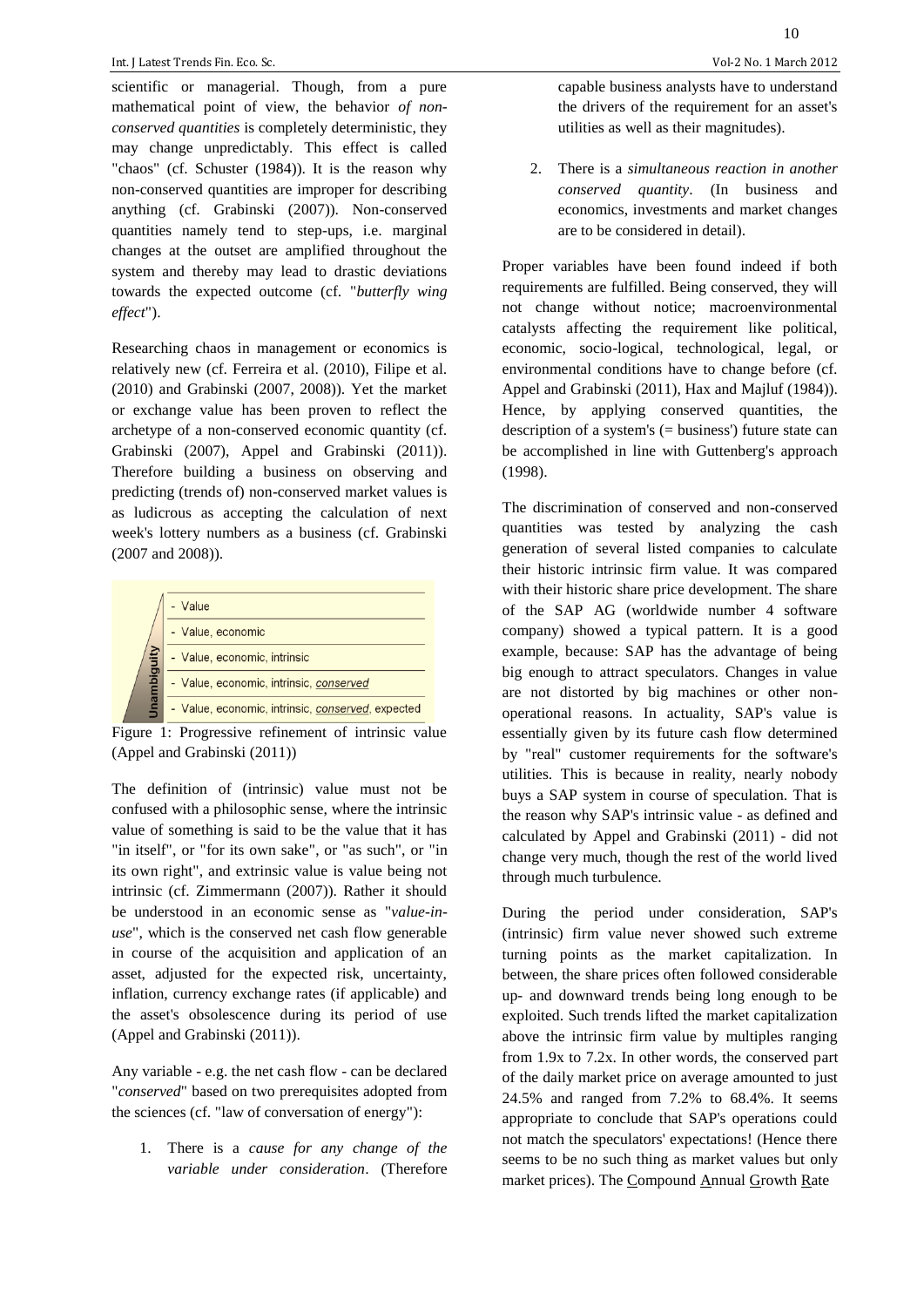("CAGR") of the firm value was 10.2% per annum ("p.a."), the one of the market capitalization just 3.4% p.a. Since any investor has to pay (most likely) overvalued market prices, comparing the underlying intrinsic value of a stock is inevitable in order to detect actually cheap shares instead of being fooled by the noise in the market (cf. Appel and Grabinski (2011), The Economist (2011)).

Pure momentum strategies involve sorting stocks into winners and losers, based on past returns over a ranking period. Then winners are bought and losers are sold over a holding period. In well-functioning markets, it should be impossible to rip off profits simply from smart timing of buying and selling assets dependent on their past performance. Yet the most comprehensive momentum study provides extensive



Figure 2: Market capitalization (outstanding shares) vs. instrinsic firm value (10 year rolling forecast), applying the example of SAP

# **3. Trading non-conserved quantities removes the mystery from the momentum effect**

Momentum is the commonly observed propensity for trending in market prices. In the most extreme form, it leads to bubbles and - at times of major reversal crashes. It has been described as the "premier unexplained anomaly" in asset pricing (Fama and French (1993)). The reason is that, according to theory, the past performance of share prices is no guide to the future; the practice however proves otherwise (The Economist (2011)).

evidence that momentum profits were large and pervasive across time and markets. Covering over 108 years of the top 100 stocks, which at today's measure amount to about 85% of the world's equity market capitalization, Dimson et al. (2008) verified that the return of the winners beats to one of the losers by about 10%-points p.a.: Starting 1900 by investing £1 in the winners, more than £4¼ million  $(14.1\% \text{ p.a.})$  could have been gained. Investing £1 in the losers would have grown to £111 (4.36% p.a.) only. The medium 60% show a 9.01% p.a. So the spread between medium to upper 20% is just around four percentage points.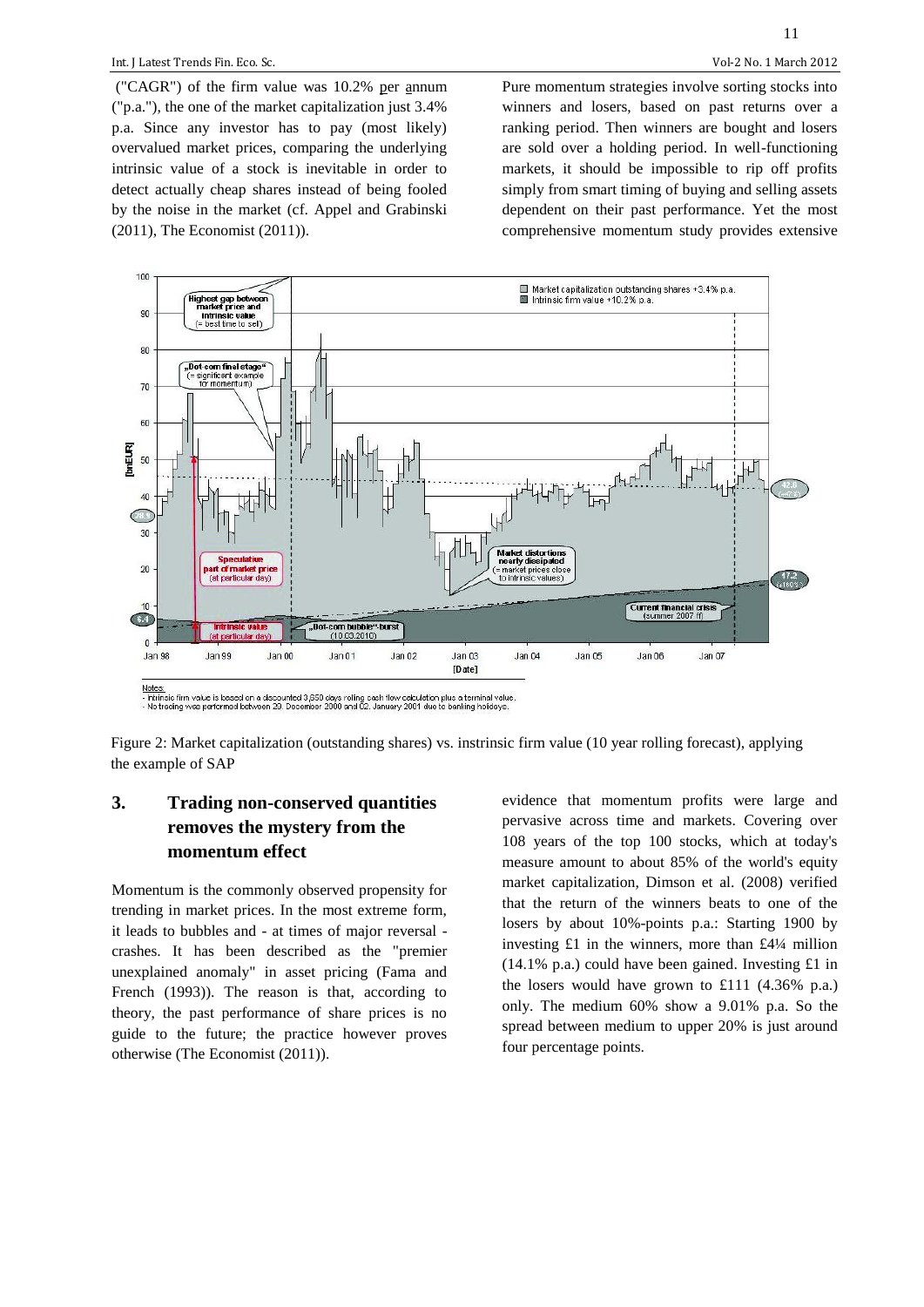

Figure 3: Value-weighted momentum portfolio returns for the Top 100 UK equities, annually from 1900 to 2007 (cf. Dimson et al. (2008))



Figure 4: Return on winners minus losers for Top 100 UK equities, annually from 1900 to 2007 (cf. Dimson et al. (2008))



Figure 5: Extremes of equity market history from 1900 to 2007 (Dimson et al. (2008))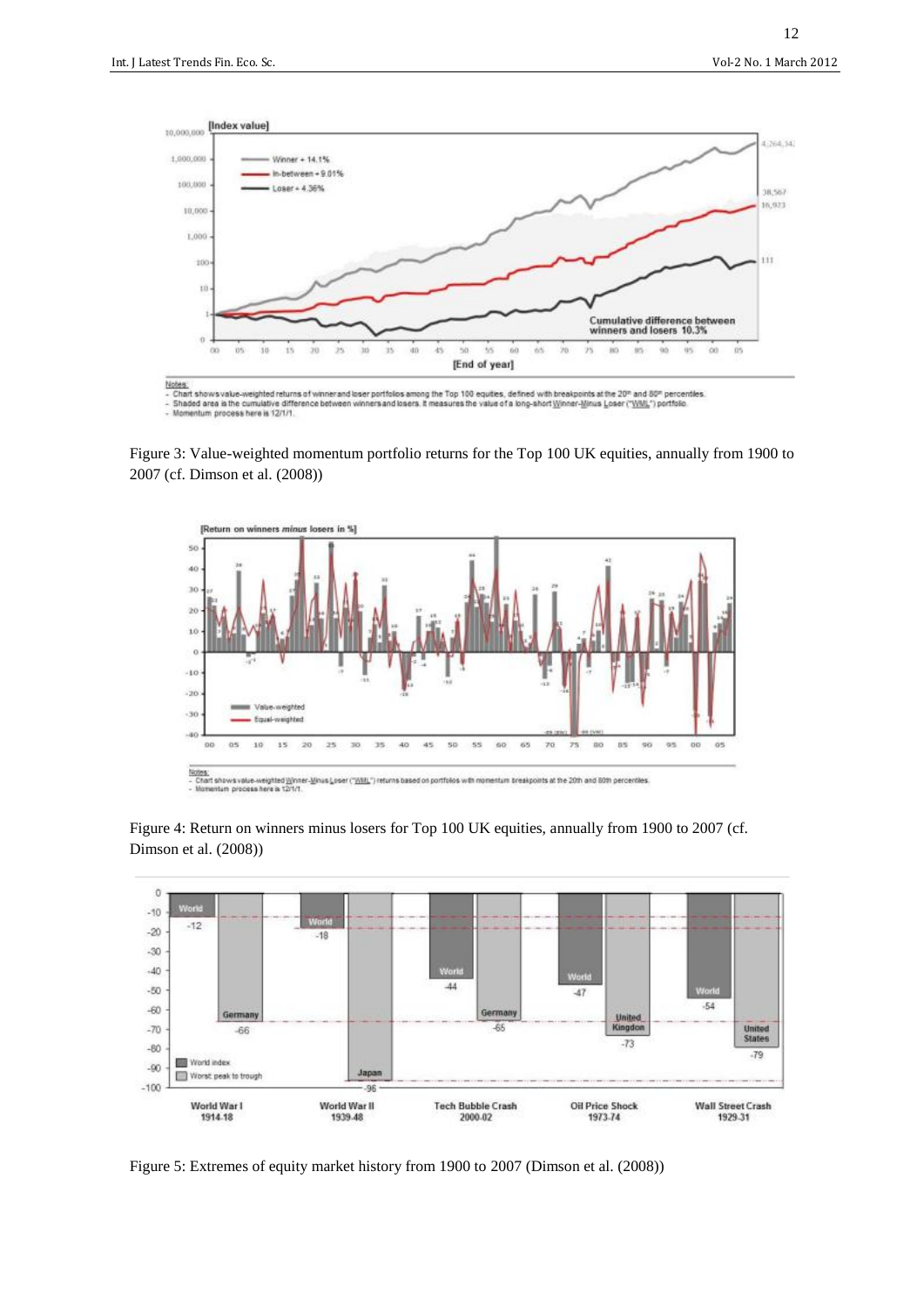13

Two material limitations however attend trading on momentum:

- 1. *Transactions costs can seriously dent performance*, because with rebalancing, the turnover can be very high. For example, a 12/1/1 strategy ranks returns over the past 12 months, waits 1 month and then holds for 1 month until rebalancing. For that strategy, winner and loser turnover averaged 31% and 33% per month. (The opposing impact of frequent rebalancing, which benefits momentum returns, is discussed in chapter 4).
- 2. *Winners underperformed losers in numerous periods*, sometimes by a dramatic margin (cf. Dimson et al. (2008), The Economist  $(2011)$ ).

Momentum works off the proven premise that stocks having just risen in price are likely to keep on doing so, at least for an exploitable while. But this means, when performing value investing, i.e. picking stocks having low prices compared with intrinsic value of the underlying companies, a large part of the *value portfolio will be at variance to fair value* at any one time (cf. Bright (2009)). Not surprisingly, momentum strategies were not only reversed and falsified numerously, but also in each episode of turbulence, the losses experienced in the worst affected market were disastrous. Interestingly, the three great bear markets damaged the "value" - or rather the price - of the world equity portfolio far more than the world wars (cf. Dimson et al. (2008))! Given that the world wars for sure resulted in more severe breaks of the real (intrinsic) value creation of companies, it is completely unreasonable to assume that any bear market could result in more severe value destruction.

Considering chaos sheds some additional light on both the large performance gap between winners and losers and the "value" destruction in turbulent periods. Up to now, it should be clear that trends in market prices are nothing else than temporary fluctuations of non-conserved quantities. Hence they cannot be foreseen and may be irrational, like demonstrated by Figures 4 and 5. Building on that, our alternative explanation to momentum is:

1. Fundamentals - like the conserved operating cashflow of companies' businesses - add to intrinsic value. Dependent on the market's mood and expectations, they however not necessarily add the same amount to market

prices. (Non-conserved) share prices therefore trade regularly above (conserved) intrinsic values.

- 2. Given expectations drove share prices far beyond intrinsic values, the prices have no fundamental fixture anymore. In such cases, market prices can change chaotically in either direction.
- 3. *The outperformance of the winner portfolio therefore can be mostly explained by the spreads between intrinsic values and share prices, because they regularly leave ample room for chaotic behavior.* And, because trends in prices may continue unreasonably, the rational advice to any tradesman to buy low and sell high becomes (temporarily) obsolete in the context of trading on momentum.

In a nutshell, in cases of momentum traders outperforming value investors, this is possible mostly because momentum bases on the potentially chaotic behavior of non-conserved market prices. Hence, ultimately, good luck!

## **4. Average Cost in trading**

If somebody buys a certain amount of something at a regular basis, it will amount to N times that amount after N periods. Assuming an *average price* <p> per mentioned amount, one will have spent N times  $\langle p \rangle$ for it. In contrast one may spend exactly  $\langle p \rangle$  each time. The total spending will also be N times  $\langle p \rangle$ . However, because one bought more when the price was low and less when the price was high, the total amount will be bigger. Exactly this is called the *average cost effect*. It is a useful and well-known way if someone is investing regularly in a certain asset. Normally the effect is small, because each time one gains a certain percentage in the order of the squared fluctuation. A similar thing happens by the buying and selling simulated by Dimson et al. (2008). But its effect may be much bigger. First of all, over the very long period, buying and selling happens many times. Second, the fluctuations are big because the average is taken over a long period of time. In order to see how it works quantitatively, we will give a mathematical description of the statement above.

Let's assume to have *two stocks i and j*. Their corresponding prices are: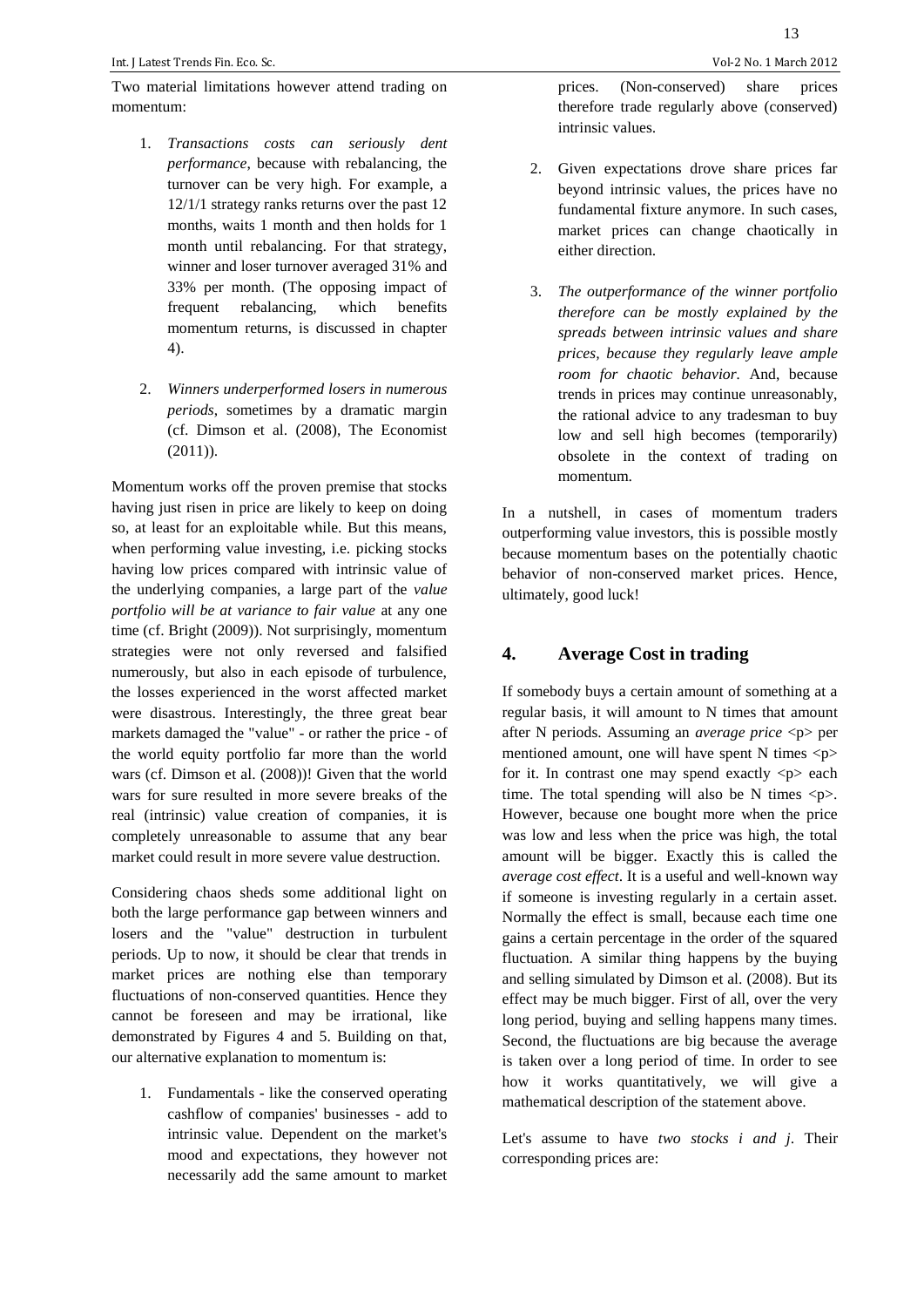$$
p_i = p_{0i}e^{pt} + \Delta_i(t)
$$
  
\n
$$
p_j = p_{0j}e^{pt} + \Delta_j(t)
$$
\n(1)

Their (time dependent) fluctuation is denoted by  $\Delta$ . The exponential function in front is due to the *compound interest rate* p. (For simplicity, we assume the same average interest rate for both stocks. But this is no real limitation). Starting with say  $p_i$  at  $t = 0$ and investing one currency unit, one has at  $t = \Delta t$ :

$$
p_{0i}e^{p\Delta t} + \Delta_i(\Delta t)
$$

For that, one buys the stock 
$$
j
$$
 at a price.

$$
p_{0j}e^{p\Delta t} + \Delta_i(\Delta t)
$$

 $p_{0i} + \Delta_i(0)$ 

Doing the same at  $t = 2\Delta t$ ,  $3\Delta t$ ,  $4\Delta t$ , and so forth one will end up with equation 2:

$$
\frac{p_{0i}e^{p\cdot N\Delta t} + \Delta_i(N\Delta t)}{p_{0i} + \Delta_i(0)} \cdot \prod_{n=1}^{N-1} \left( \frac{1 + \frac{\Delta_i((2n-1)\Delta t)}{p_{0i}e^{p\cdot (2n-1)\Delta t}}}{1 + \frac{\Delta_j((2n-1)\Delta t)}{p_{0j}e^{p\cdot (2n-1)\Delta t}}} \cdot \frac{1 + \frac{\Delta_j(2n\Delta t)}{p_{0j}e^{p\cdot 2n\Delta t}}}{1 + \frac{\Delta_i(2n\Delta t)}{p_{0i}e^{p\cdot 2n\Delta t}}} \right) \tag{2}
$$

Defining a *relative fluctuation*  $\Delta_{\rm r}$  as:

$$
\Delta_{\mathrm{r},i,j}^{\mathrm{n}} \equiv \frac{\Delta_{\mathrm{i},j}(\mathrm{n}\Delta t)}{p_{0i,j}e^{\nu\mathrm{n}\Delta t}}\tag{3}
$$

Eq. (2) can be written as:

$$
\frac{p_{0i}e^{p\cdot N\Delta t}}{p_{0i} + \Delta_i(0)} \cdot \prod_{n=1}^{N-1} \left(\frac{1 + \Delta_{r_i}^{2n-1}}{1 + \Delta_{r_i}^{2n-1}} \cdot \frac{1 + \Delta_{r_i}^{2n}}{1 + \Delta_{r_i}^{2n}}\right)
$$
(4)

The factor in front (before the *product* Π) is the value by holding stock i without exchanges for a time  $t =$ NΔ t. The second factor (with the product  $\Pi$ ) denotes the "gain" for the exchanging. Because the relative fluctuation  $\Delta_r$  can be negative or positive, it is not clear whether this factor is bigger (gain) or smaller (loss) than 1. However, fluctuations as defined in (1) in connection with (3) are symmetric. Taking the additional (admittedly non-trivial) assumption that the fluctuations of stock i and j are uncorrelated, one can show that the second factor is always bigger than 1. In other words, there is a gain due to the average cost method. The simplest way to see how it works is to make a Taylor expansion in the  $\Delta_{r}$ 's in (4). Of course, all odd powers of  $\Delta_r$  will vanish (on average). Then one will get in lowest order in  $\Delta_r$  the following:

$$
\frac{p_{(0i)e}^{p \cdot N\Delta t}}{p_{0i} + \Delta_i(0)} \left(1 + \sum_{n=1}^{N-1} \left(\Delta_{rj}^{2n-1}\right)^2 + \left(\Delta_{r1}^{2n}\right)^2\right) \tag{5}
$$

The next term will be fourth power. It is neglected here. In order to estimate the magnitude, one may define an average quadratic fluctuation by:

$$
\Delta_r^2 \equiv \frac{1}{N-1} \cdot \sum_{n=1}^{\frac{N-1}{2}} \left(\Delta_r^{2n-1}\right)^2 + \left(\Delta_r^{2n}\right)^2 \tag{6}
$$

The gain due to the exchange can be expressed by an *extra interest a* (in addition to p). Using the definition (6) in (5), the additional interest a can be derived from equating:

$$
1 + (N - 1) \cdot \Delta_r^2 = e^{aN\Delta t} \tag{7}
$$

Solving for a leads to:

$$
a = \frac{\ln(1 + (N - 1) \cdot \Delta_r^2)}{N \cdot \Delta t}
$$
 (8)

Equation (8) is the additional interest from the N exchanges. In the experiment described in chapter 3, the monthly exchanges went on for 108 years ( $N =$ 1296). With this the plot of (8) is given below in figure 6.



Figure 6 shows it is easily possible to gain a couple of percentage points due to the average cost method.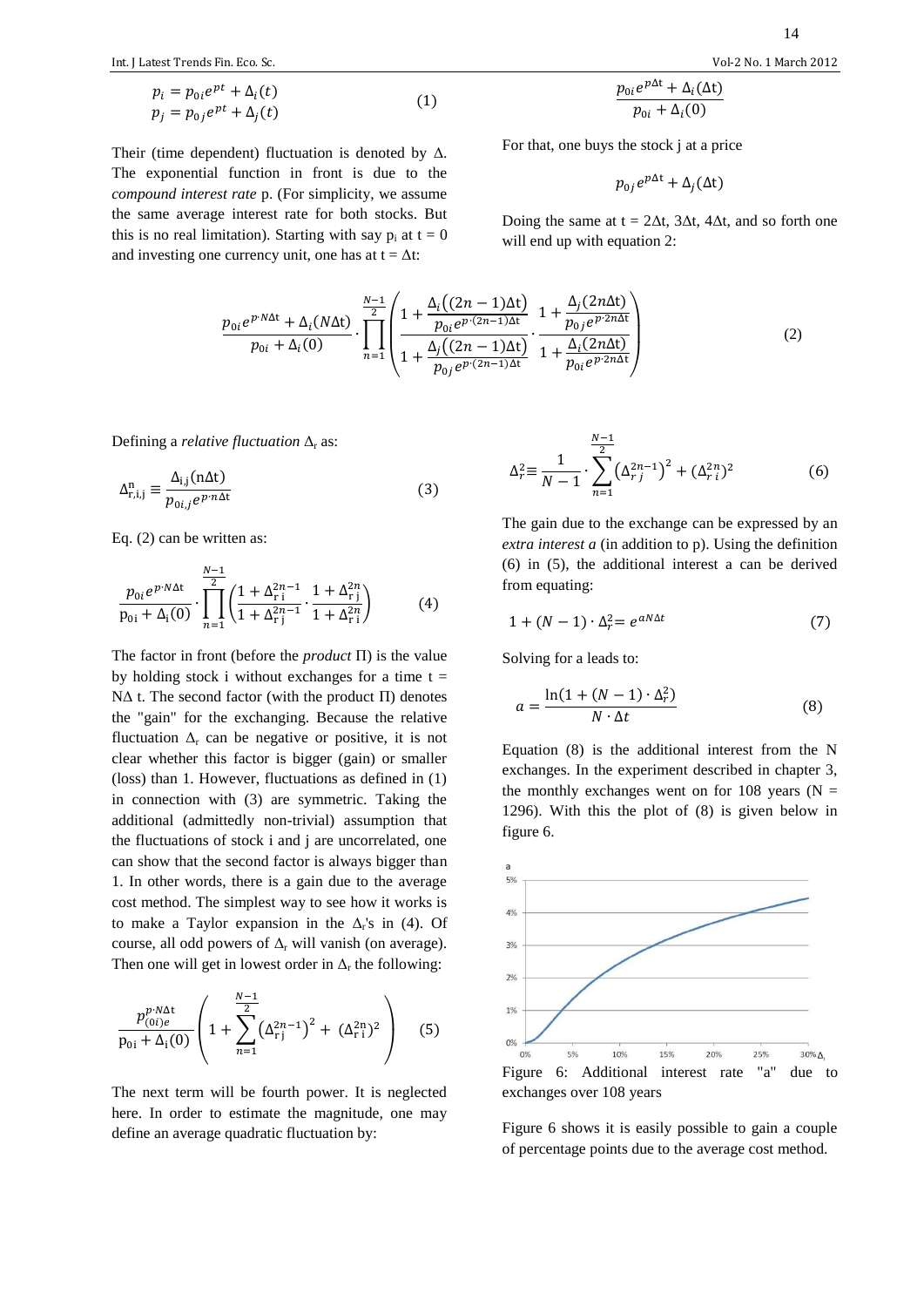Please note that the entire spread from medium 60% to upper 20% was just four percentage points in the simulated performed by Dimson et al. (2008). This is easily explained by an (extra) relative monthly fluctuation of little over 20%.

Of course our extra interest due to the average cost method should be tested with real date. Unfortunately, we do not have access to the particular data of the stocks over 108 years. Just to see how it works in reality, we have taken two quite independent stocks, namely AFL (American Family Life Assurance Company) and GD (General Dynamics).

Both gained in prices by a factor of around nine between January 1985 and January 1995. So it would have been totally irrelevant which stock to



Figure 7: Values of two arbitrary stocks and if exchanged monthly

choose over the ten years. In Figure 7, we have displayed what happened with both stocks individually, and what would have happened, if we had exchanged both stocks monthly over the ten year period. The gain in annual interest is over four percentage points per year. That is an average cost effect. (Please note that the period of ten years considered here is much too short. Though we have 120 monthly values, the major changes are within a few months. Therefore statistical assumptions as taken above are by no means justified).

We close with a short note on whether or not the gain from the average cost method is a real one. Where does it come from? It is real and it comes from all people not dealing in the same way. So if everybody used the average cost method, the market would be distorted and there would not be the purely statistical fluctuations. The same is true, if some people knew about the future market (for whatever reason). Again, the fluctuations would not be by chance any more.

# **5. Conclusions and next steps**

We have clearly shown that the so-called "momentum effect" is by no means a surprise. Because market prices are non-conserved quantities, they may fluctuate chaotically. With it, the momentum effect is easily explained as a giant selffulfilling prophecy. Assuming that top stocks fluctuate more, at least part of the effect may be due to a generalized average cost effect. (Top stocks fluctuate more, because they are more interesting than the boring middle 60% or the pathological 20% at the bottom. Another line of argumentation is that fluctuation is synonymous with uncertainty here. And uncertainty demands a premium).

As a further proof of our theory, one should take the original stock data of Dimson et al. (2008). Two tests should be performed:

- 1. Though the time span was long, the question is whether or not particular occasions determined the entire picture more than the time span of a hundred years. As a suggestion, one may take the five (one) percent best and/or worst months out of the data applied for simulation. What happens to the general picture? This test is about the statistics.
- 2. One should quantify the average cost effect as described in chapter 4. How big is it exactly with the data of Dimson et al. (2008)?

## **6. Acknowledgements**

This work has been supported by a generous grant from the Wissenschaftsministerium of Bayerische Staatsregierung.

## **References**

- [1] Appel, D. and Grabinski, M. (2011), *"The origin of financial crisis: A wrong definition of value"*, Portuguese Journal of Quantitative Methods, Vol. 2-I, p 33.
- [2] Bright, G. (2009), *"Momentum's at the heart of market dysfunctionality: Paul Woolley"*. Available at: at: http://www.top1000funds.com/conversation/200 9/11/03/momentums-at-the-heart-of-marketdysfunctionality-paul-woolley-and-the-the-